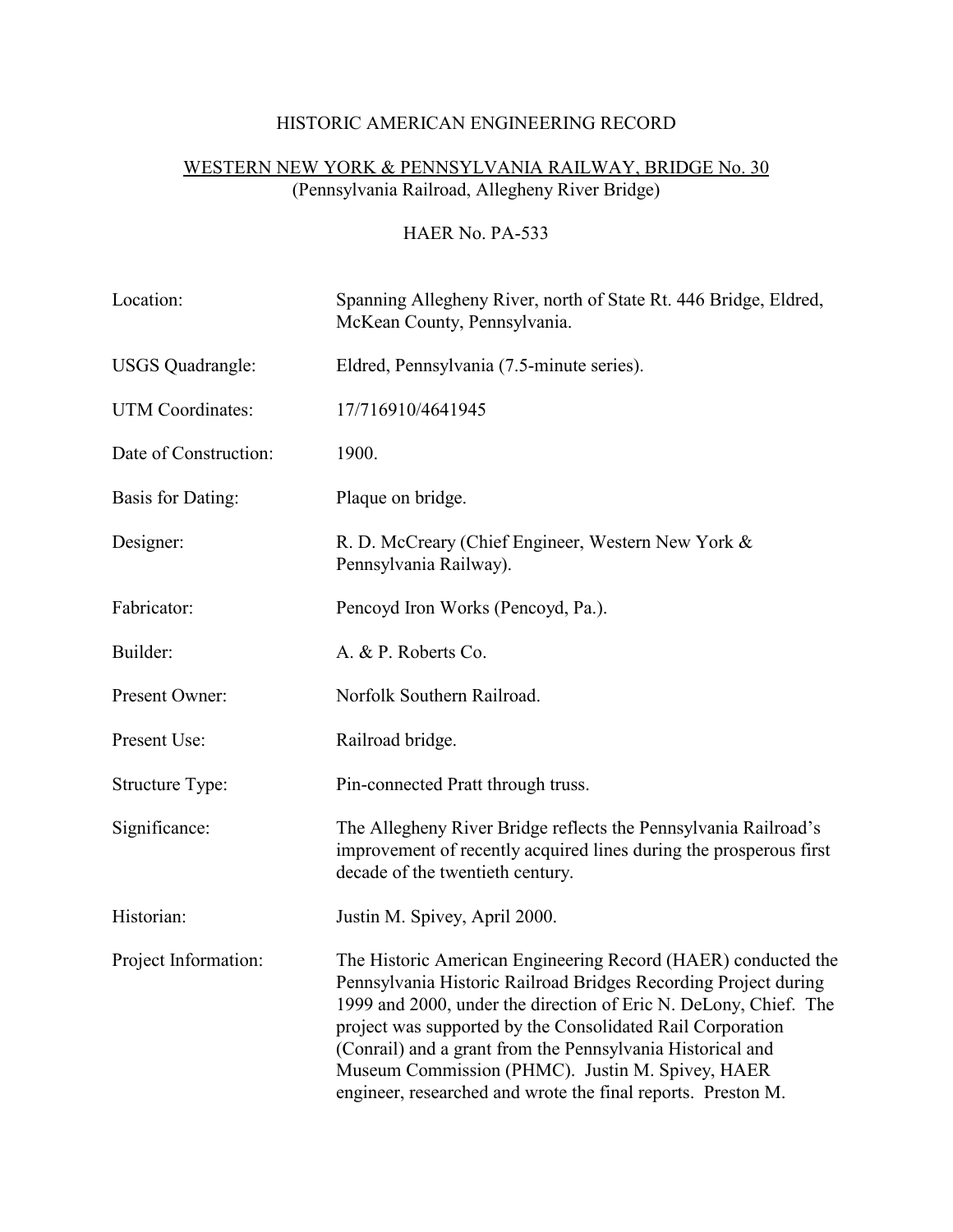Thayer, historian, Fredericksburg, Virginia, conducted preliminary research under contract. Jet Lowe, HAER photographer, and Joseph E. B. Elliott, contract photographer, Sellersville, Pennsylvania, produced large-format photographs.

### Description and History

This line was originally the McKean & Buffalo Railroad, a coal railroad from Larabee to Clermont, built in 1874 and opened the following year. The Western New York & Pennsylvania Railway (WNY&P) acquired the line in 1887, designating it the Clermont Branch of the Buffalo Division.<sup>1</sup> With a total mileage of almost 550 miles, the WNY&P was a fairly large system, with lines stretching from Buffalo, New York, to New Castle, Pennsylvania. To establish a favorable route between Buffalo and the Great Lakes, the Pennsylvania Railroad (PRR) purchased a controlling interest in the WNY&P in 1900 and negotiated a one-year lease on 14 July. A twenty-year agreement replaced the annual leases in 1903, effectively consolidating the WNY&P into the PRR system.<sup>2</sup>

On the eve of PRR control in 1900, WNY&P corporate records show that it continued to maintain and improve its lines until the lease took effect. The WNY&P bridge over the Allegheny in swampy territory south of Larabee, in fact, bears a date of 1900 on its builder's plate.<sup>3</sup> On 13 April 1899, Chief Engineer R. D. McCreary had written to the WNY&P board of directors about improving the Buffalo Division for 131-ton freight engines then being considered. When the board responded favorably, McCreary reported that Bridge No. 30 "at Larrabees [sic]" was among those needing replacement, with an estimated cost of \$8,000. He had evidently underestimated, because the contract with Pencoyd Iron Works, signed on 31 May 1900, was for \$10,608. Pencoyd agents A. & P. Roberts erected the single span, a pin-connected Pratt through truss 151'-9-1/2" long and weighing 240,000 pounds.<sup>4</sup> Although the details of the span are conventional for the time, the non-standard length indicates that existing abutments were re-used.